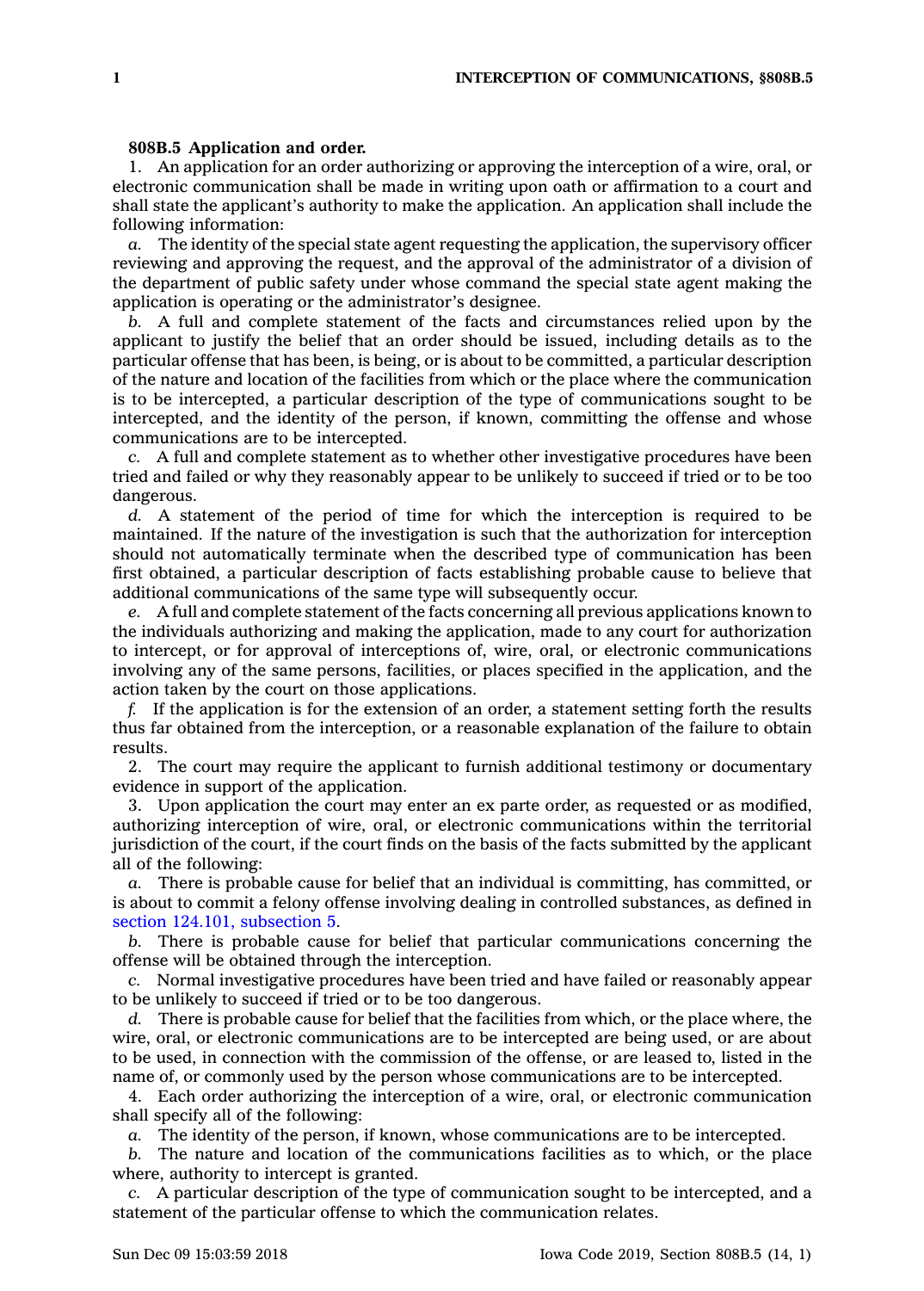## **§808B.5, INTERCEPTION OF COMMUNICATIONS 2**

*d.* The identity of the agency authorized to intercept the communications, and of the person requesting the application.

*e.* The period of time during which interception is authorized, including <sup>a</sup> statement as to whether the interception shall automatically terminate when the described communication has been first obtained.

5. Each order authorizing the interception of <sup>a</sup> wire, oral, or electronic communication shall, upon request of the applicant, direct that <sup>a</sup> communications common carrier, landlord, custodian, or other person shall furnish to the applicant all information, facilities, and technical assistance necessary to accomplish the interception inconspicuously and with <sup>a</sup> minimum of interference with the services that the carrier, landlord, custodian, or person is giving to the person whose communications are to be intercepted. Any communications common carrier, landlord, custodian, or other person furnishing facilities or technical assistance shall be compensated by the applicant at the prevailing rates.

6. An order entered under this [section](https://www.legis.iowa.gov/docs/code/808B.5.pdf) shall not authorize the interception of <sup>a</sup> wire, oral, or electronic communication for <sup>a</sup> period longer than is necessary to achieve the objective of the authorized interception, or in any event longer than thirty days. The thirty-day period shall commence on the date specified in the order upon which the commencement of the interception is authorized or ten days after the order is entered, whichever is earlier. An extension of an order may be granted, but only upon application for an extension made in accordance with [subsection](https://www.legis.iowa.gov/docs/code/808B.5.pdf) 1 and the court making the findings required by [subsection](https://www.legis.iowa.gov/docs/code/808B.5.pdf) 3. The period of extension shall be no longer than the authorizing court deems necessary to achieve the purposes for which it was granted and in no event longer than thirty days. Every order and its extension shall contain <sup>a</sup> provision that the authorization to intercept shall be executed as soon as practicable, shall be conducted in such <sup>a</sup> way as to minimize the interception of communications not otherwise subject to interception under this [section](https://www.legis.iowa.gov/docs/code/808B.5.pdf) and [sections](https://www.legis.iowa.gov/docs/code/808B.1.pdf) 808B.1 [through](https://www.legis.iowa.gov/docs/code/808B.1.pdf) 808B.4, [808B.6](https://www.legis.iowa.gov/docs/code/808B.6.pdf), and [808B.7](https://www.legis.iowa.gov/docs/code/808B.7.pdf), and shall terminate upon attainment of the authorized objective, or in any event in thirty days.

7. If an order authorizing interception is entered pursuant to this [chapter](https://www.legis.iowa.gov/docs/code//808B.pdf), the order may require reports to be made to the court which issued the order showing what progress has been made toward achievement of the authorized objective and the need for continued interception. The reports shall be made at intervals as the court requires.

8. *a.* The contents of <sup>a</sup> wire, oral, or electronic communication intercepted by <sup>a</sup> means authorized by this [chapter](https://www.legis.iowa.gov/docs/code//808B.pdf) shall, if possible, be recorded on tape or wire or other comparable device. The recording of the contents of <sup>a</sup> wire, oral, or electronic communication under this [subsection](https://www.legis.iowa.gov/docs/code/808B.5.pdf) shall be done in <sup>a</sup> way which will protect the recording from editing or other alterations. Immediately upon the expiration of the period of the order, or extensions of it, the recordings shall be made available to the court issuing the order and shall be sealed under the court's directions. Custody of the recordings shall be in accordance with the court order. Recordings shall be kept for five years and shall then be destroyed unless it is necessary to keep the recordings due to <sup>a</sup> continued legal process or court order, but the recordings shall not be kept for longer than ten years. Duplicate recordings may be made for disclosure or use pursuant to section 808B.4, [subsections](https://www.legis.iowa.gov/docs/code/808B.4.pdf) 1 and 2. The presence of <sup>a</sup> seal, or <sup>a</sup> satisfactory explanation for its absence, is <sup>a</sup> prerequisite for the disclosure or use of the contents of <sup>a</sup> wire, oral, or electronic communication or evidence derived from <sup>a</sup> communication under [section](https://www.legis.iowa.gov/docs/code/808B.4.pdf) 808B.4, [subsection](https://www.legis.iowa.gov/docs/code/808B.4.pdf) 3.

*b.* Applications made and orders granted under this [chapter](https://www.legis.iowa.gov/docs/code//808B.pdf) shall be sealed by the court. Custody of the applications and orders shall be in accordance with the directives of the court. The applications and orders shall be disclosed only upon <sup>a</sup> showing of good cause before <sup>a</sup> court and shall be kept for five years and shall then be destroyed unless it is necessary to keep the applications or orders due to <sup>a</sup> continued legal process or court order, but the applications and orders shall not be kept for longer than ten years.

*c.* A violation of this [subsection](https://www.legis.iowa.gov/docs/code/808B.5.pdf) may be punished as contempt of court.

9. *a.* Within <sup>a</sup> reasonable time, but not longer than ninety days, after the termination of the period of an order or its extensions, the court shall cause <sup>a</sup> notice to be served on all persons named in the order or the application which includes the following: